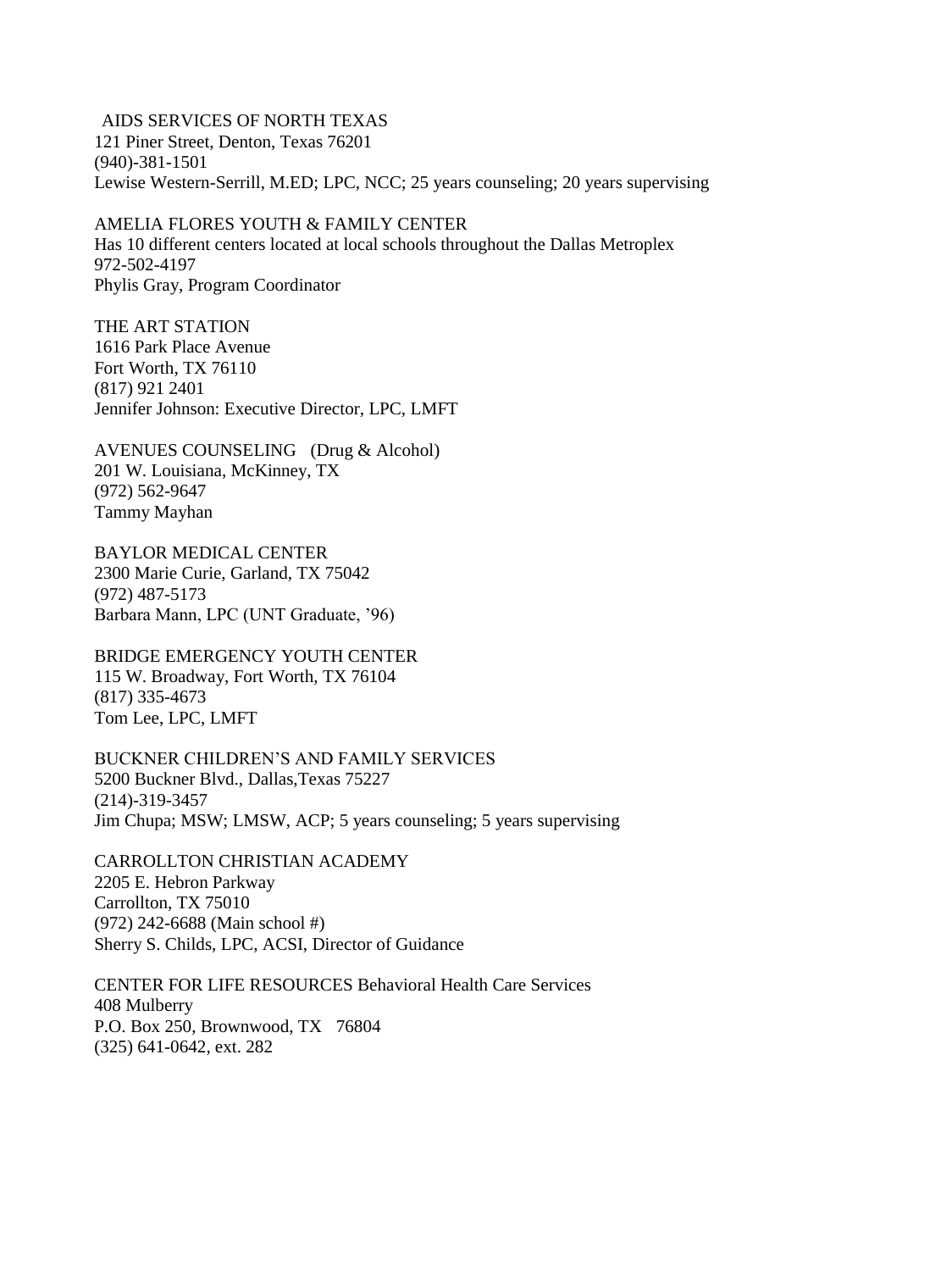Tony M. Cruz, Jr., LPC

CHILDREN'S MEDICAL CENTER 1935 Motor Street Dallas, TX 75235 (214) 456-8115 Lesley Lingnell, MS, MED, LPC, RPT

CHILD AND FAMILY RESOURCE CENTER PO Box 13857, University of North Texas, Denton, Texas 76203-6857 (940)-565-2066 Dee Ray; Ph.D., LPC, NCC, RPT-S; Clinic Director, 18 years counseling; 11 years supervising

CHRISTIAN COMMUNITY ACTION 200 South Mill Street, Lewisville, Texas 75057 (972)-422-8383 Current Contact: Laura Hardman, Office Manager

CHRYALIS 722 W. Oak St., **Denton**, **TX** Annetta Ramsay, Ph.D., LPC, NCC. 940-382-5688, ext 1 www.north**texas**eatingdisorders.org/

COLLIN COUNTY CHILDREN'S ADVOCACY CENTER 2205 Los Rios Blvd., Plano, Texas 75074 (972)-633-6600 Summer Land, Clinical Director

COMMUNITIES IN SCHOOLS- DALLAS (year round) 2804 Swiss Avenue, Dallas, TX 75204 (214) 827-0955 X225 Susan Blakes

COMO MONTESSORI SCHOOL 4001 Littlepage Street Fort Worth, TX 76107 (817) 377-7370 Dr. Kristin Nethers, Licensed School Psychologist

COOK CHILDREN'S MEDICAL CENTER Behavioral Health Dept. 801 Seventh Avenue, Fort Worth, TX 76104 682-885-3917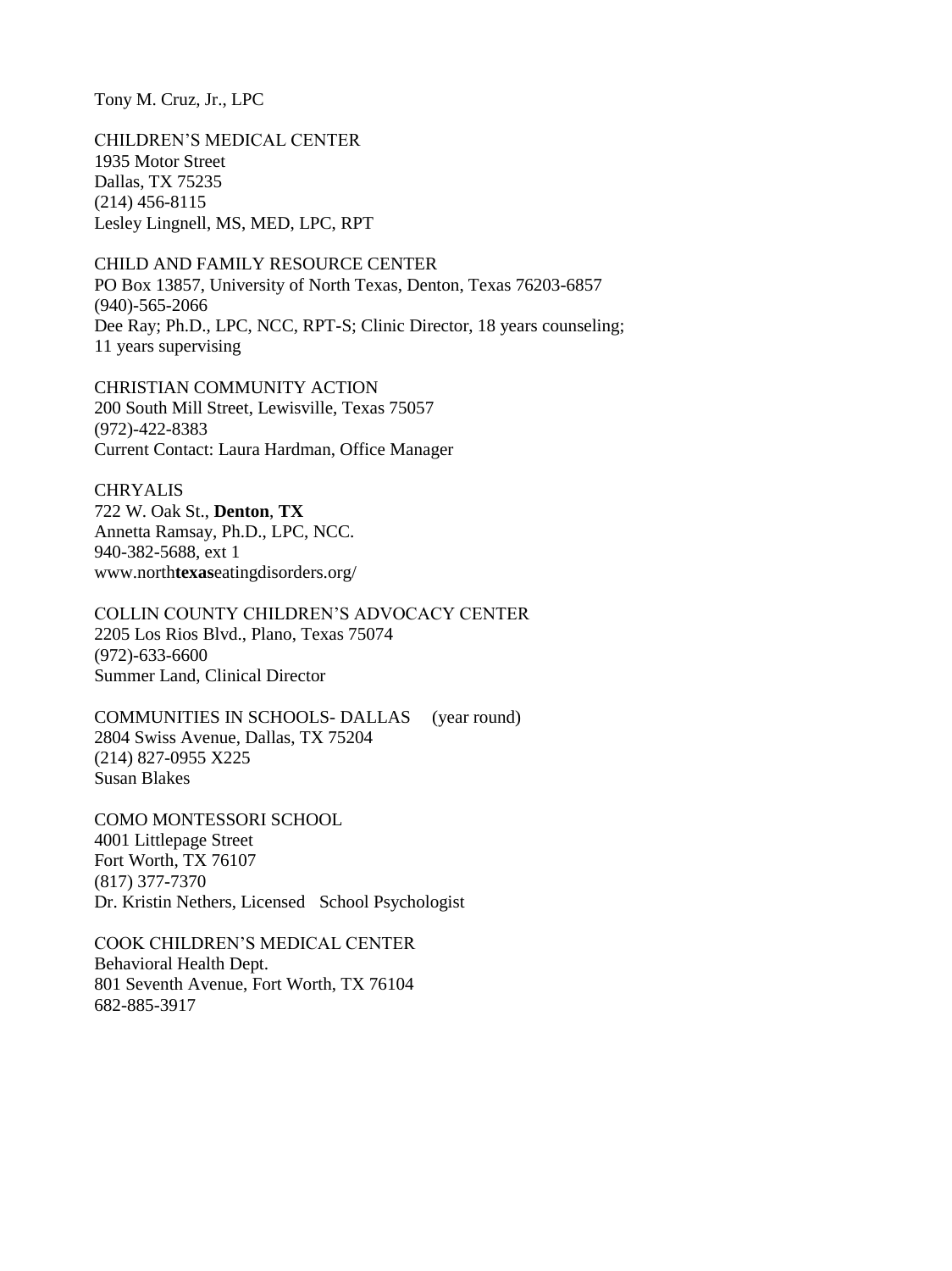CROSSROADS FAMILY SERVICES 2600 Avenue K, Suite 140 Plano, Texas 75074 (972) 578-2802 Bon Fine, MS, LPC-S Kelly Taylor, MS, LPC, LMFT

DALLAS COUNTY CHILD ADVOCACY CENTER 3611 Swiss Avenue, Dallas, Texas 75204 (214)-818-2602 Wynne Shaw; Clinical Supervisor email: [wshaw@dcac.org](mailto:wshaw@dcac.org) \*\*"We love UNT interns!"

DALLAS COUNTY JUVENILE JUSTICE CENTER 2600 Lone Star Drive, Dallas, TX 75212 (214) 698-2200 Dana Riley, Volunteer Coordinator

DENTON COUNTY CHILD ADVOCACY 1960 Archer, Lewisville, Texas 75067 (972)- 317-2818 Rose Boehm: M.S. Clinical Psychology; LPC; 37 years counseling; 17 years supervising

DENTON COUNTY FRIENDS OF THE FAMILY 1014 West University Drive Denton, TX 76201-1848 (940)-387-5131 http://www.dcfof.org/Volunteering.asp

DENTON COUNTY JAIL 127 N. Woodrow Lane, Denton, Texas 76205 (940) 349-1743 Terry Johnson, LPC

DENTON COUNTY JUVENILE DETENTION – POST ADJUDICATION 210 S. Woodrow, Denton, Texas 76205 (940) 349-2470 Laura Prilwitz; M.Ed.; LMFT: 15 years counseling; 13 years supervising ext. 2455

DIAGNOSTICS COUNSELING SERVICE 2531 McKinney Avenue, Suite A, Dallas, Texas 75235 (214)-720-1833 Dr. Robert Antonetti; Ph.D.; LPC: 17 years counseling; 14 years supervising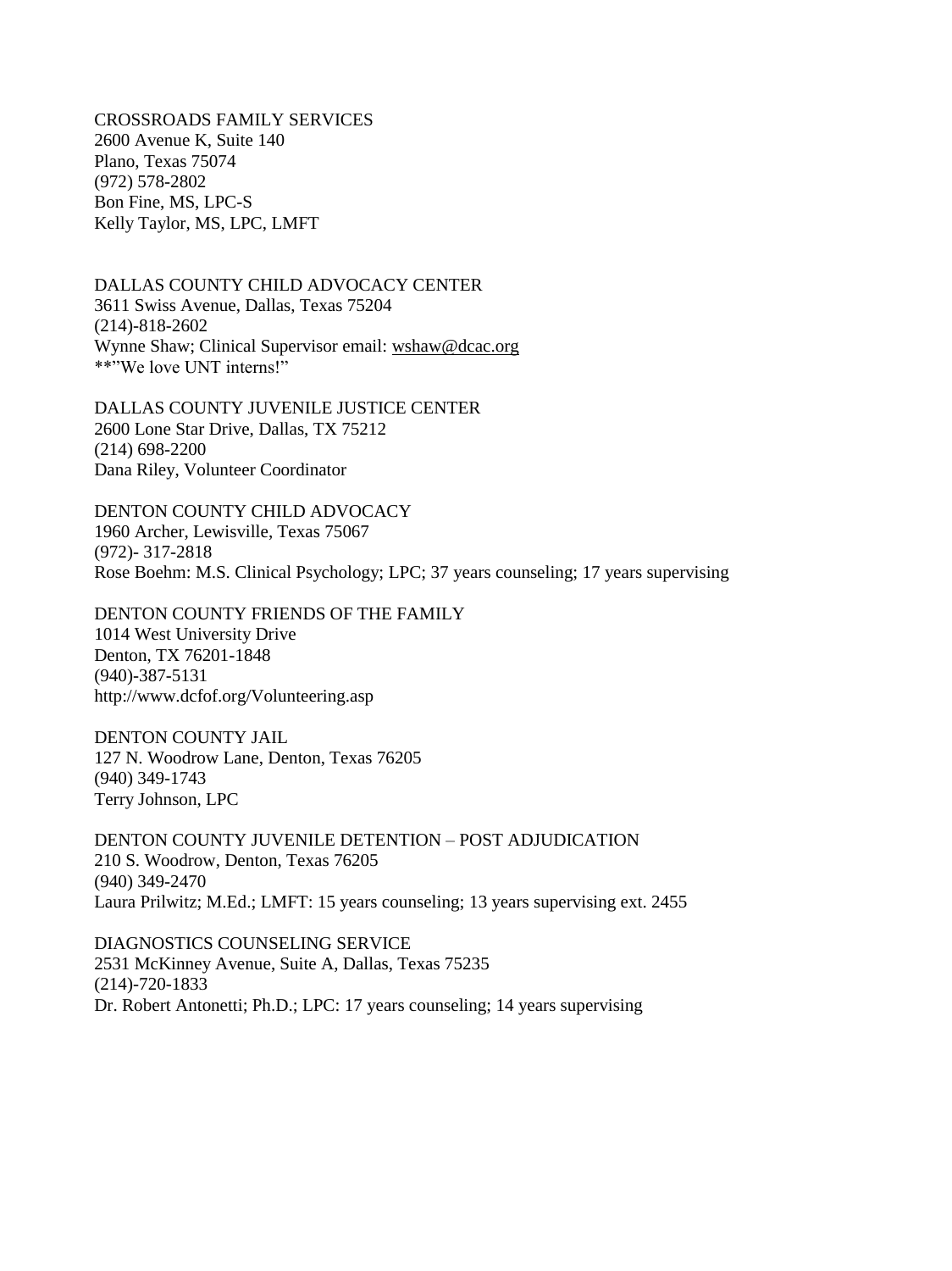EXCEL CENTER 1220 West Presidio St. Ft. Worth, TX 76102 817-335-6429 Kristin Connor LCSW, Director of Clinical Services Cheryl Gierkey, LPC

EXCEL CENTER (ARLINGTON) 1111 N. Cooper Street Arlington, Texas 76011 Phone: 817-404-2207

EXCEL CENTER (LEWISVILLE) 190 Civic Circle Lewisville, TX 75067-3641 (972) 906-5522

FAMILY SERVICES OF PLANO 2600 Avenue K, Suite 140, Plano, Texas 75025 (972)-578-2802 Kelly Taylor

FREEDOM COUNSELING ASSOCIATES – (Abuse) 408 West Ave. F, Midlothian, Texas 76065 (972)-723-0044 Jackie Allian; M.A.; RPT, LMFT; 10 years counseling; 5 years supervising

THE FAMILY COUNSELING CENTER / CENTER FOR CREATIVE LIVING 2401 Oakland Boulevard, Suite 100 Fort Worth, TX 76103 (817)534-2818 Dr. Carol Doss, PhD., LPC, Clinical Director

GALAXY COUNSELING CENTER 1025 S. Jupiter Road, Garland, TX 75042 (972)-272-4429 Brandon Leforse, Associate Clinical Director

GENISIS WOMEN'S OUTREACH 4411 Lemmon Suite #201, Dallas, TX 75219 (Outreach) (214) 389-7700 Kelly Slaven, Clinical Director

GENE ROSS & ASSOCIATES (sex offenders) (multiple offices in Denton & Lewisville) 522 South Edmond St 208, Lewisville, Texas 75067 (972)-436-5157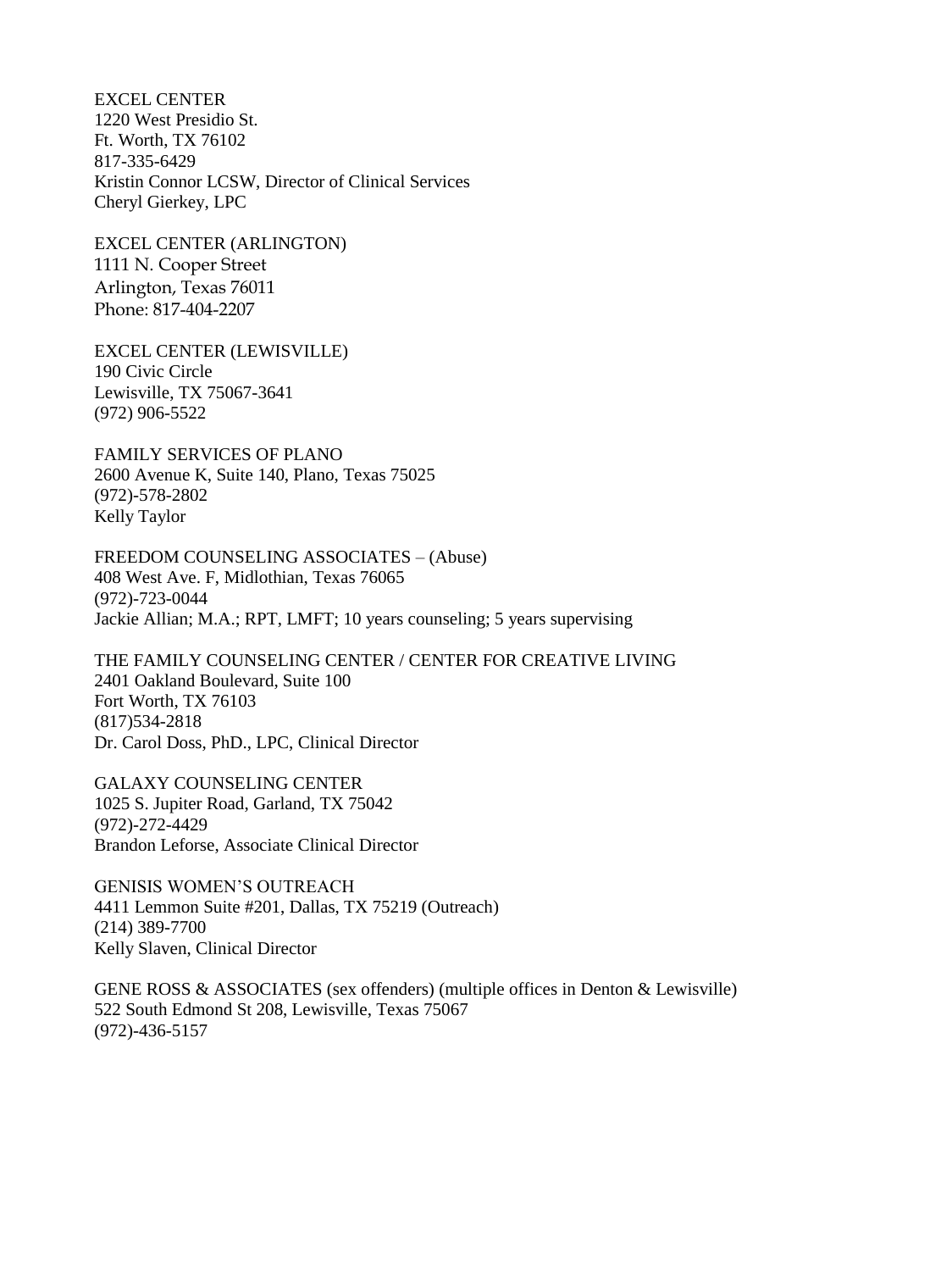GOOD SAMARITAN SOCIETY 2500 Hinkle Drive, Denton, TX 76201-0739 (940) 383-6352 Barbara Gouge, MA, LPCS; Assisted Living Manager

GREAT SOUTHWEST COUNSELING 2308 Bardin Road Grand Prairie, TX 75052 972-641-7100 or 817-917-5511 Dr. Savita Abrahams, Ph. D., LPC-S

HEADSTART OF GREATER DALLAS, INC. 1349 Empire Central, Suite 300, Dallas, TX 75247-4033 (214) 374-5533 Lawanda Stafford

HEGI FAMILY CAREER DEVELOPMENT CENTER Southern Methodist University 3140 Dyer, 200 Hughes-Trigg Box 256, Dallas, TX 75275 (214) 768-4220 Elke Hardt Arnold, M.Ed.

IRVING CHRISITAN COUNSELING CENTER (RAPHA) 3201 Gateway Drive Ste 290, Irving, TX 75063 (972) 257-0449 Todd Linder; M.Ed.; LPC; 9 years counseling; 8 years supervising

IRVING FAMILY ADVOCACY CENTER City of Irving 600 West Pioneer, Irving, Texas 76061 (972)-721-6535 Dr. Richard Scott; Ph.D.(Clinical Psych.);LPC, LPC-S, LMFT, LCDC, 13yrs.C;10yrs. S (972)-721-6535 Sandra Duncan, Director

JONATHAN'S PLACE P.O. Box 140085, Dallas, TX 74214 (972) 303-5303 Lauren McKay, Volunteer Coordinator

KOOL SOLUTIONS COUNSELING 1903 Sharpsbury Euless, TX 76040 (817) 545-3371 Tammy Koolbeck, LPC, CRS, CART, PDTS, CSC, DAPA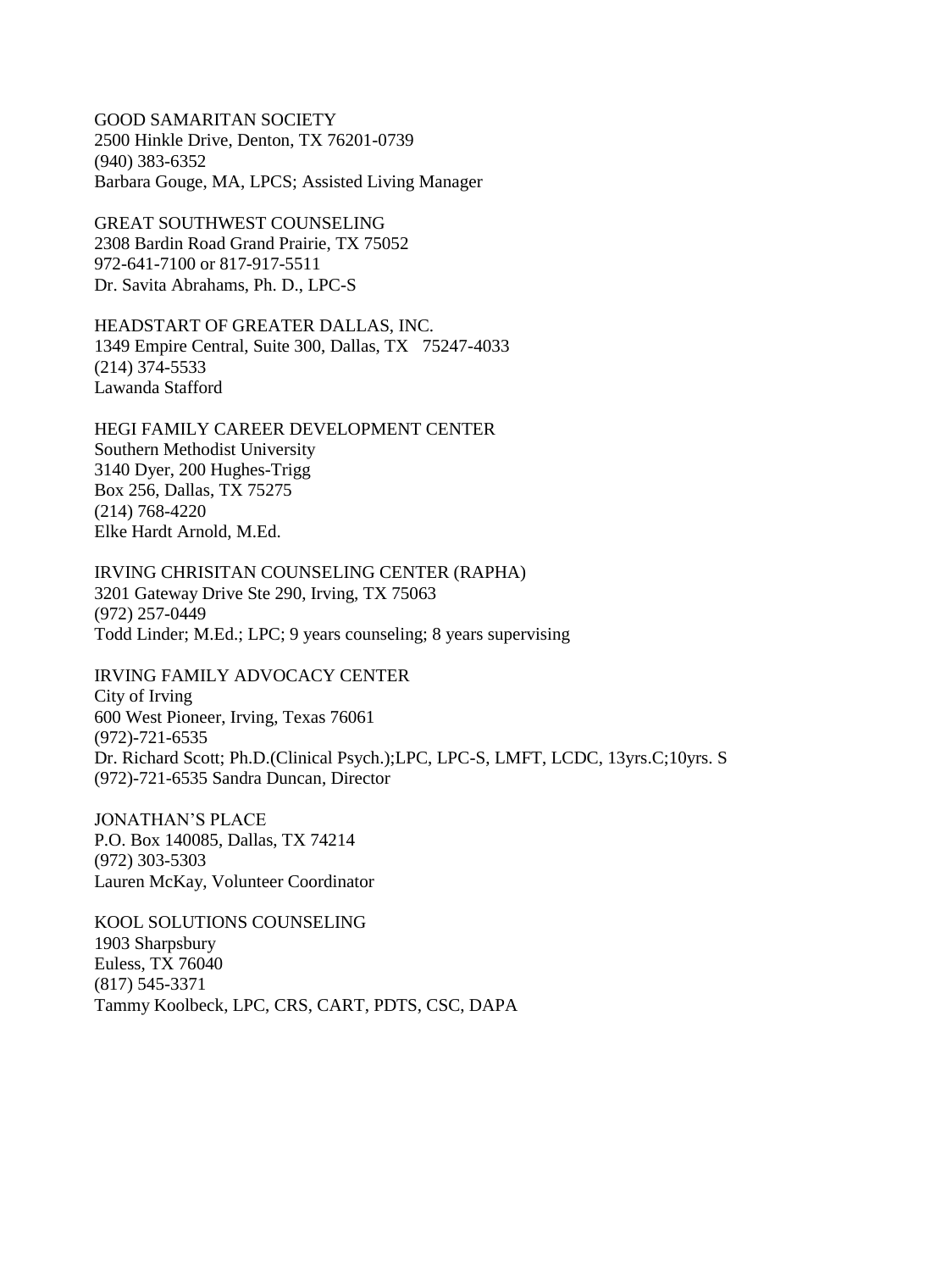LETOT CENTER 10525 Denton Drive Dallas, TX 75220 214-357-0391 Cherie Thompson, LPC, LMSW, LCDC, Letot Non-Residential Casework Supervisor

LIFEWORKS COUNSELING ASSOCIATES 2515 Cedar Springs Road Dallas, TX 75201 (214) 357-4001 Harry Cates, MA, LPC

MEIER CLINICS – Children, Adolescents, Adults 2099 N. Collins Blvd., Suite 100 Richardson, TX 75080 (972) 437-4698 Dr. Keith Cobern – Clinical Supervisor

NEIGHBOR YOUTH & FAMILY SERVICES (like Plano's) 312 E. Tyler St. P.O. Box 831078, Richardson, TX 75083 - 1078 (972) 744-4858 Debbie Walsh, Executive Director (have LPCs on site for supervision)

NELSON CENTER (New Program – Very excited to have new interns!) 4601 I 35 East North, Denton, Texas (940)-484-8232 Guenevere Nieman; MSW

NEW BEGINNING CENTER 218 North 10th Street Garland, TX 75040-6172 (972) 276-0423 ext. 222 Jennifer Spears - Outreach Coordinator

NEXUS, INC. 8733 LaPonda Drive, Dallas, Texas 75228 (214)-321-0156 Stacy Taylor-Burns; MSW; LMSW, LCDC; 16 years counseling; 10 years supervising

NORTH POINT FAMILY CENTER (University Behavioral Health)

4100 Fairway Drive Bldg. 200Carrollton Texas 75010 (972) 394-4357

OUR FRIENDS PLACE 3000 Carlisle, STE 206, Dallas, Texas 75204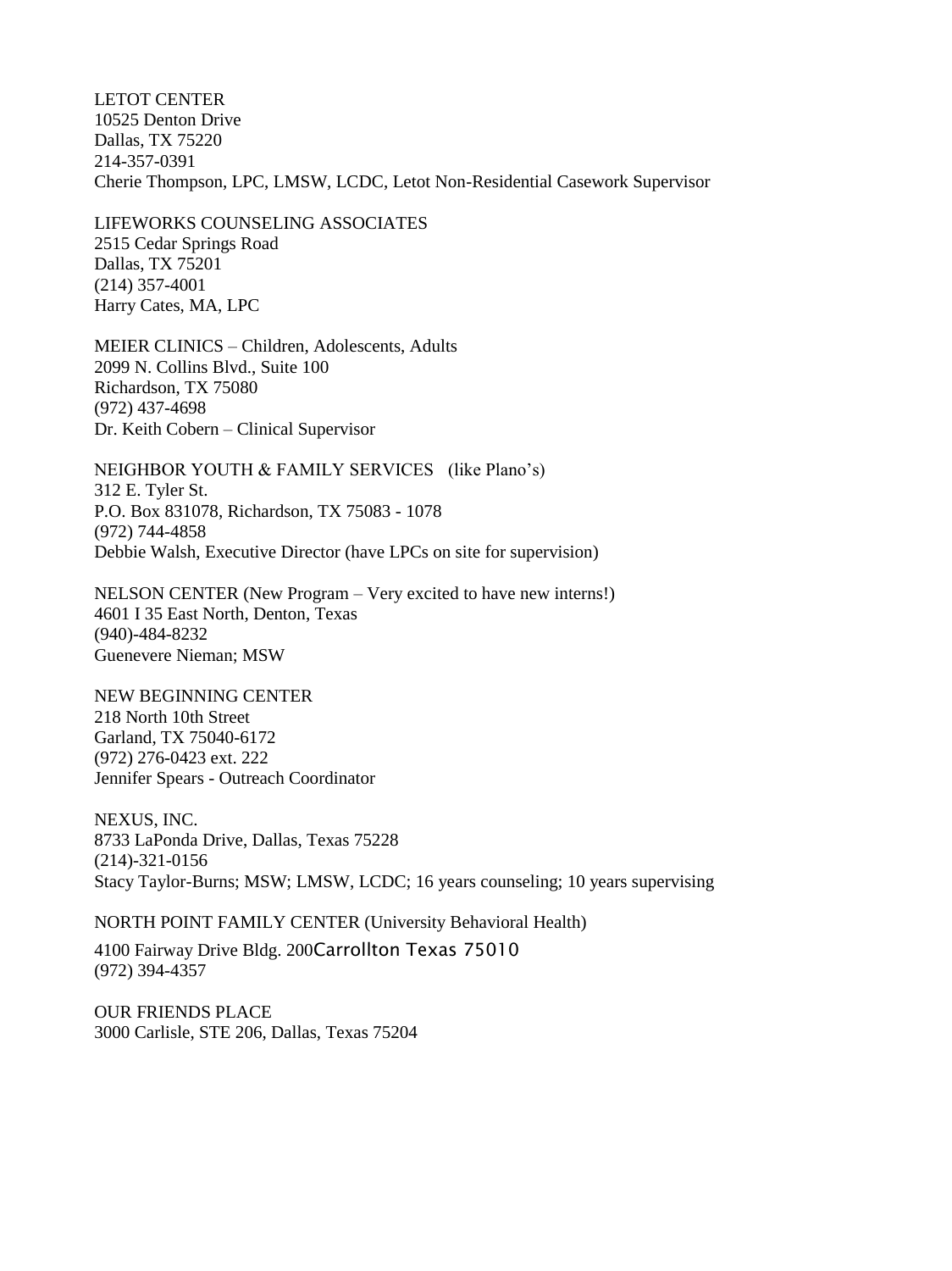(214) 520-6268 Sue Hesseltine – Executive Director

PARK CITIES COUNSELING CENTER 5050 Corn Drive, Suite 55, Dallas, Texas 75254 (214)-526-3374 Molly Bohannon; M.Ed.; LPC; 20 years counseling; 17 years supervising

PARKER COUNTY JUVENILE PROBATION 110 Throckmorton, Weatherford, Texas 76086 (817)-594-2313, ext. 2180 Tom Kidd, M.A. Counseling Psychology; LCDC; 23 years C; 15 years

PASTORAL COUNSELING & EDUCATION CENTER(12 Satellite Locations in DFW) 4525 Lemmon Avenue, Suite 200, Dallas, Texas 75204 (214)-526-4525 D. Michael Smith, Th.M., LPC, LMFT, Director of Training

PERFORMANCE COUNSELING & CONSULTING 2825 Regal Road, STE 104, Plano, Texas 75075 (972)-964-1860Terry Madsen; Master's in Psych; LPC, LMFD; 21 years C; 7 years

PHOENIX PROJECT, INC. 201 South Tyler, Dallas. Texas 75208 (214)-942-5166 Izrael Pena; M. Ed.; LCDC, LPC; 19 years counseling; 17 years supervising Brenda McDonald [bMcdonaldd@dallaschallange.org](mailto:bMcdonaldd@dallaschallange.org)

PHOENIX SOUTH DALLAS COUNTY JUDICAL TREATMENT CENTER P.O. Box 98, Wilmer, Texas 75172 (972)-441-6160 or 972-441-4244 for Jimmy Oaks Direct Line Jimmy Oaks - Director

PROFESSIONAL ASSOCIATES COUNSELING & CONSULTATION (sex offenders) 1160 Country Club Lane, Fort Worth, Texas 75208 (817)-496-9796 Deborah Moore; Master's in Psych; LMSW-ACP, LPC, LPC-S; 14 years C; 13 years S

RIDGLEA FAMILY GUIDANCE 3509 Hulen St. Suite 207, Ft. Worth, TX 76107 (817) 731-3700 Cheryl Dielman

SAFE HAVEN (WOMEN'S HAVEN OF TRRENT COUNTY) 2001 Beach, STE. 530, Fort Worth, TX 76013 (817) 536-5496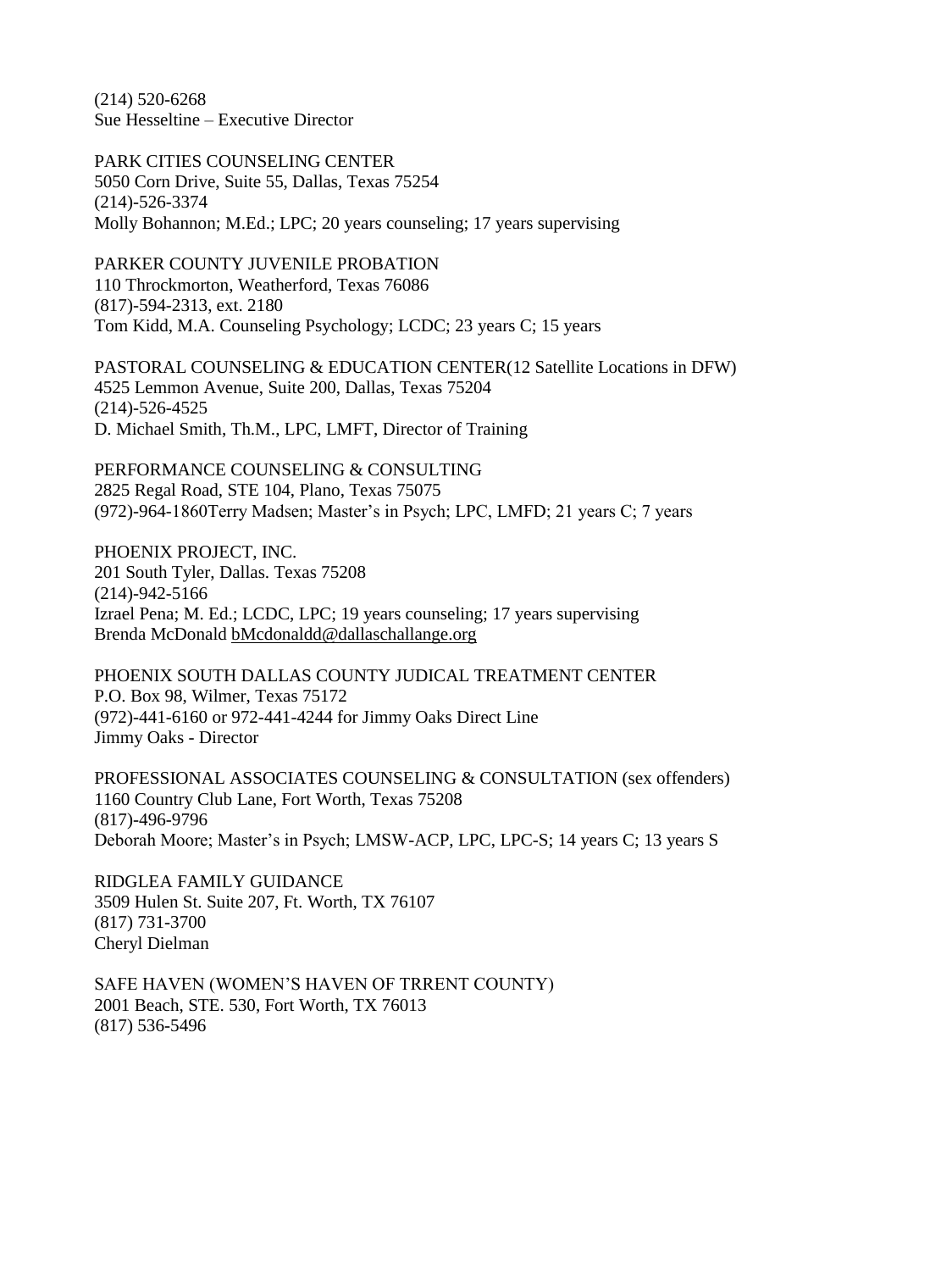Maria Field , Counseling Director

SAFE HAVEN OFARLINGTON P.O. Box 1207, Arlington, Texas 76001 (817)-548-0583 Ronna Quimby; M. Ed.; LPC; 10 years counseling; 7 years supervising

SALESMANSHIP CLUB 400 South Zang Boulevard Dallas, TX 75208-6642 214-915-4700 Dr. Judy Swent, Director of Psych Services

THE SAMARITAN INN 1710 N. McDonald St. McKinney, TX 75071 (972) 542-5302; Fax (972) 838-1708 Bob Fine, PhD(candidate), LPC-S, Clinical Supervisor [bfine@thesamaritaninn.org](mailto:bfine@thesamaritaninn.org)

SANTE CENTER FOR HEALING (Chemical/process addictions) 913 Country Club Road Argyle, TX 76226 (940) 464-7222 Linda Barker

SEAY BEHAVORIAL HEALTH CENTER @ Texas Health Presbyterian Hospital Plano 6200 West Parker Road Plano, TX 75093-7914 [972-981-8000](http://www.texashealth.org/body.cfm?id=1017) Max Nelson, Clinical Supervisor

T.D.P.R.S. CHILD PROTECTIVE SERVICES, DALLAS 8700 Stemmons, Dallas, Texas 75207 (214)-951-7902, XT. 2034 Diane Jones

TARRANT COUNTY MHMR 3840 Hulen Towers North, Fort Worth, Texas 76107 (817)-569-4422 Kim Winzen, Volunteer Coordinator

TERREL THERAPIES (Currently best as secondary or part-time site) (940) 387-3450 Tammy Terrel, LPC-S, Agency Director

TEXAS HEALTH SPRINGWOOD 1600 Hospital Parkway Bedford, TX 76022 (817)-848-4840 Barbara Alderette; MSW; LMSW-ACP, LPC, LMFT; 6 years counseling; 6 years (817)-310-5888

THE ART STATION (See "Art Station")